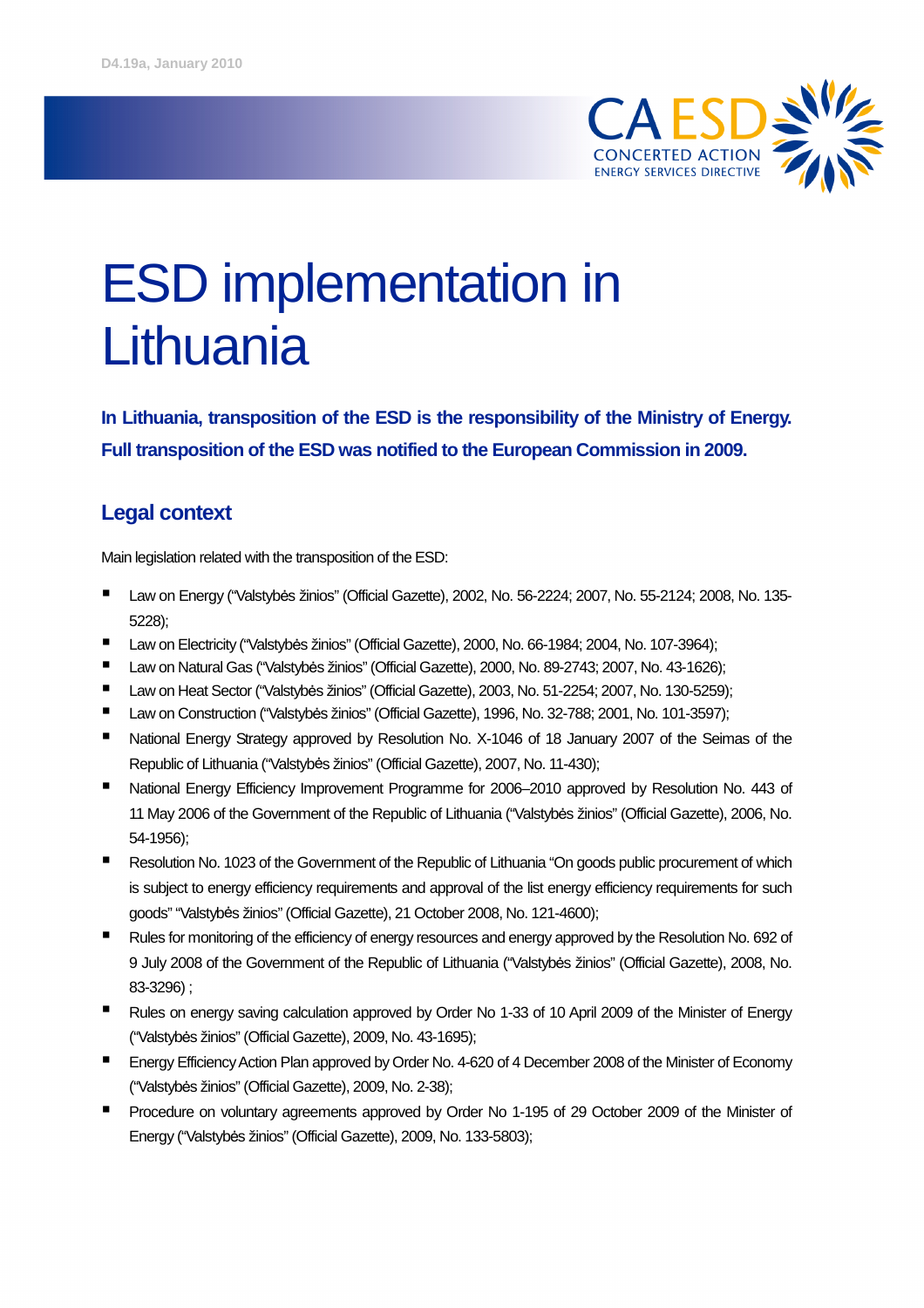- **Procedure of energy audits in buildings, technological processes and installations and certification of auditors** approved by Order No 1-75 of 26 May 2009 of the Minister of Energy ("Valstybės žinios" (Official Gazette), 2009, No. 64-2576);
- **Provision of Information on Energy Activities to Public Authorities, Institutions and Third Parties approved by** Order No. 4-136 of 28 April 2004 of the Minister of Economy of the Republic of Lithuania ("Valstybės žinios" (Official Gazette), 2004, No. 75-2598; 2008, No. 72-2777);
- **Other legal acts.**

## **Status of the implementation**

Lithuania notified full transposition of the ESD to the European Commission in 2009. The following table contains the main provisions of the transposition of the ESD articles:

Table 1 – Implementation table

| <b>Directive</b> | <b>Main provisions of the implementation</b>                                                                                                                                                                                                                                                                                                                                                                                                                                                                                                                                                                                                                                                                                                                                                                               |
|------------------|----------------------------------------------------------------------------------------------------------------------------------------------------------------------------------------------------------------------------------------------------------------------------------------------------------------------------------------------------------------------------------------------------------------------------------------------------------------------------------------------------------------------------------------------------------------------------------------------------------------------------------------------------------------------------------------------------------------------------------------------------------------------------------------------------------------------------|
| Article 4        | The national indicative energy savings target for the period of 9 years (2008–2016)<br>was calculated according to the requirements laid down in Annex I of the Directive<br>and equals to 327 ktoe (3,797 GWh). The official national energy savings target set in<br>the National Energy Strategy approved by Resolution No. X-1046 of 18 January<br>2007 ("Valstybės žinios" (Official Gazette), 2007, No 11-430) of the Seimas of the<br>Republic of Lithuania, is 9% of the final energy consumption amount in 2005, or<br>404 ktoe (4,700 GWh). The intermediate energy savings target also established<br>according to the requirements of the Directive for the period of three years (2008-<br>2010) accounts for 1.5% percent of the average final energy consumption during<br>2001-2005, or 54 ktoe (628 GWh). |
|                  | Government is responsible for the creation and implementation of the energy<br>policy in Lithuania. Ministry of Energy is responsible for the implementation of<br>the energy policy.                                                                                                                                                                                                                                                                                                                                                                                                                                                                                                                                                                                                                                      |
|                  | Government approves the order of the energy efficiency monitoring in the<br>country. Ministry of Energy is responsible for the monitoring of the energy<br>efficiency measures.                                                                                                                                                                                                                                                                                                                                                                                                                                                                                                                                                                                                                                            |
|                  | Ministry of Energy approves the rules of the energy savings calculation. Energy<br>Agency is responsible for the reporting on energy savings in the country                                                                                                                                                                                                                                                                                                                                                                                                                                                                                                                                                                                                                                                                |
|                  | Energy efficiency measures are listed in the National Energy Efficiency Action Plan<br>http://www.ukmin.lt/en/energy/renew/doc/2007-270_en.pdf                                                                                                                                                                                                                                                                                                                                                                                                                                                                                                                                                                                                                                                                             |
| Article 5        | Number of programmes is implemented to enhance energy efficiency in public<br>sector. These include buildings renovation programmes, Green public<br>procurement and Energy efficient public procurement requirements.                                                                                                                                                                                                                                                                                                                                                                                                                                                                                                                                                                                                     |
|                  | Two measures were selected from the Annex VI of the ESD:                                                                                                                                                                                                                                                                                                                                                                                                                                                                                                                                                                                                                                                                                                                                                                   |
|                  | (b) requirements to purchase equipment and vehicles based on lists of energy-<br>efficient product specifications of different categories of equipment and<br>vehicles to be drawn up by the authorities or agencies referred to in Article<br>4(4), using, where applicable, minimised life-cycle cost analysis or comparable<br>methods to ensure cost effectiveness:                                                                                                                                                                                                                                                                                                                                                                                                                                                    |
|                  | (c) requirements to purchase equipment that has efficient energy consumption in all<br>modes, including in standby mode, using, where applicable, minimised life-<br>cycle cost analysis or comparable methods to ensure cost effectiveness.                                                                                                                                                                                                                                                                                                                                                                                                                                                                                                                                                                               |

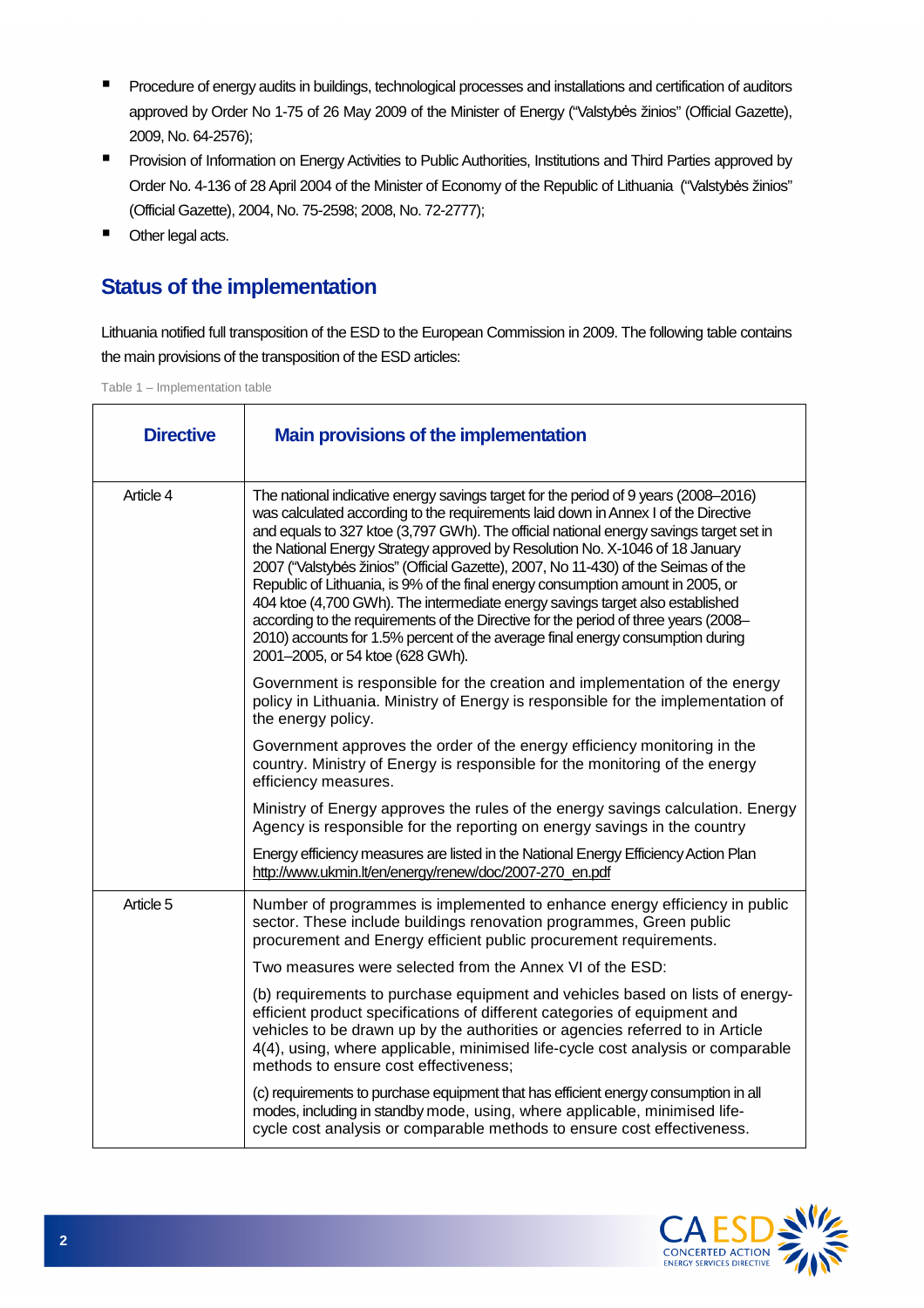| <b>Directive</b> | <b>Main provisions of the implementation</b>                                                                                                                                                                                                                                                                                                                                                                                                                                                                                                                                                                                                                                                                                                                                                                                                                         |
|------------------|----------------------------------------------------------------------------------------------------------------------------------------------------------------------------------------------------------------------------------------------------------------------------------------------------------------------------------------------------------------------------------------------------------------------------------------------------------------------------------------------------------------------------------------------------------------------------------------------------------------------------------------------------------------------------------------------------------------------------------------------------------------------------------------------------------------------------------------------------------------------|
|                  | Government institutions and other public bodies and institutions subordinate<br>to the Government of the Republic of Lithuania, Office of the Government of<br>the Republic of Lithuania, ministries, institutions under the ministries and<br>public bodies and institutions subordinate to the ministries conducting public<br>procurement of goods specified in the list approved by the Government of<br>the Republic of Lithuania (other contracting authorities are also<br>recommended to follow these requirements) must establish energy<br>efficiency standards in the technical specifications of such goods which<br>conforms to the approved list. This list contains requirements to circular<br>pumps, lamps, office equipment, domestic appliances and motor cars.<br>Ministry of Energy is responsible for the exchange of the experience in energy |
|                  | efficiency among public institutions                                                                                                                                                                                                                                                                                                                                                                                                                                                                                                                                                                                                                                                                                                                                                                                                                                 |
| Article 6.1      | Ministry of Energy has a right to collect necessary information from the energy<br>companies                                                                                                                                                                                                                                                                                                                                                                                                                                                                                                                                                                                                                                                                                                                                                                         |
| Article 6.2-5    | It is planned to set voluntary agreements with energy companies                                                                                                                                                                                                                                                                                                                                                                                                                                                                                                                                                                                                                                                                                                                                                                                                      |
| Article 7        | Ministry of Energy, Ministry of Communication, municipalities, Energy Agency, other<br>institutions, energy companies are responsible for information activities in the country                                                                                                                                                                                                                                                                                                                                                                                                                                                                                                                                                                                                                                                                                      |
| Article 8        | Qualification and certification schemes are regulated by the following legal<br>acts:                                                                                                                                                                                                                                                                                                                                                                                                                                                                                                                                                                                                                                                                                                                                                                                |
|                  | - Procedure of energy audits and certification of auditors;                                                                                                                                                                                                                                                                                                                                                                                                                                                                                                                                                                                                                                                                                                                                                                                                          |
|                  | - Construction Technical Regulation STR 1.02.06:2007 "Practice Statement for<br>Acquiring the Right to Occupy Positions of Managers in the Main Areas of<br>Construction Technical Activities and for Certification of the Territorial Planning<br>Specialists".                                                                                                                                                                                                                                                                                                                                                                                                                                                                                                                                                                                                     |
|                  | - Construction Technical Regulation STR 1.02.09:2005 "Practice Statement for<br>Acquiring the Right to Carry out the Certification of Energy Performance of<br>Buildings";                                                                                                                                                                                                                                                                                                                                                                                                                                                                                                                                                                                                                                                                                           |
|                  | - Regulations for Certification of Employees Constructing and Operating<br><b>Energy Objects and Equipment;</b>                                                                                                                                                                                                                                                                                                                                                                                                                                                                                                                                                                                                                                                                                                                                                      |
|                  | - Regulation on the efficiency testing of heating boilers installed in buildings<br>burning non-renewable solid or liquid fuel of minimum rated capacity of 20 kW<br>and of heating systems with heating boilers not older than 15 years burning<br>non-renewable solid or liquid fuel of minimum rated output of 20 kW, and the<br>Regulation on the efficiency testing of air conditioning systems of rated output<br>exceeding 12kW installed in buildings                                                                                                                                                                                                                                                                                                                                                                                                        |
| Article 9        | The model contract on energy efficiency in buildings is approved                                                                                                                                                                                                                                                                                                                                                                                                                                                                                                                                                                                                                                                                                                                                                                                                     |
| Article 10       | There are no incentives in transmission and distribution tariffs that unnecessarily<br>increase the volume of distributed or transmitted energy                                                                                                                                                                                                                                                                                                                                                                                                                                                                                                                                                                                                                                                                                                                      |
| Article 11       | Funds are created following the Law on the Treasury                                                                                                                                                                                                                                                                                                                                                                                                                                                                                                                                                                                                                                                                                                                                                                                                                  |
| Article 12       | Procedure on energy audits in buildings, technological processes and<br>installations and qualification systems of the auditors is approved as well as<br>methodology of energy audit in public buildings. Energy audits are required<br>while claiming the support for buildings renovation                                                                                                                                                                                                                                                                                                                                                                                                                                                                                                                                                                         |
| Article 13.1     | Heat, electricity and natural gas customers are required to install advanced<br>meters which precisely reflect actual amount of energy consumed by the final                                                                                                                                                                                                                                                                                                                                                                                                                                                                                                                                                                                                                                                                                                         |

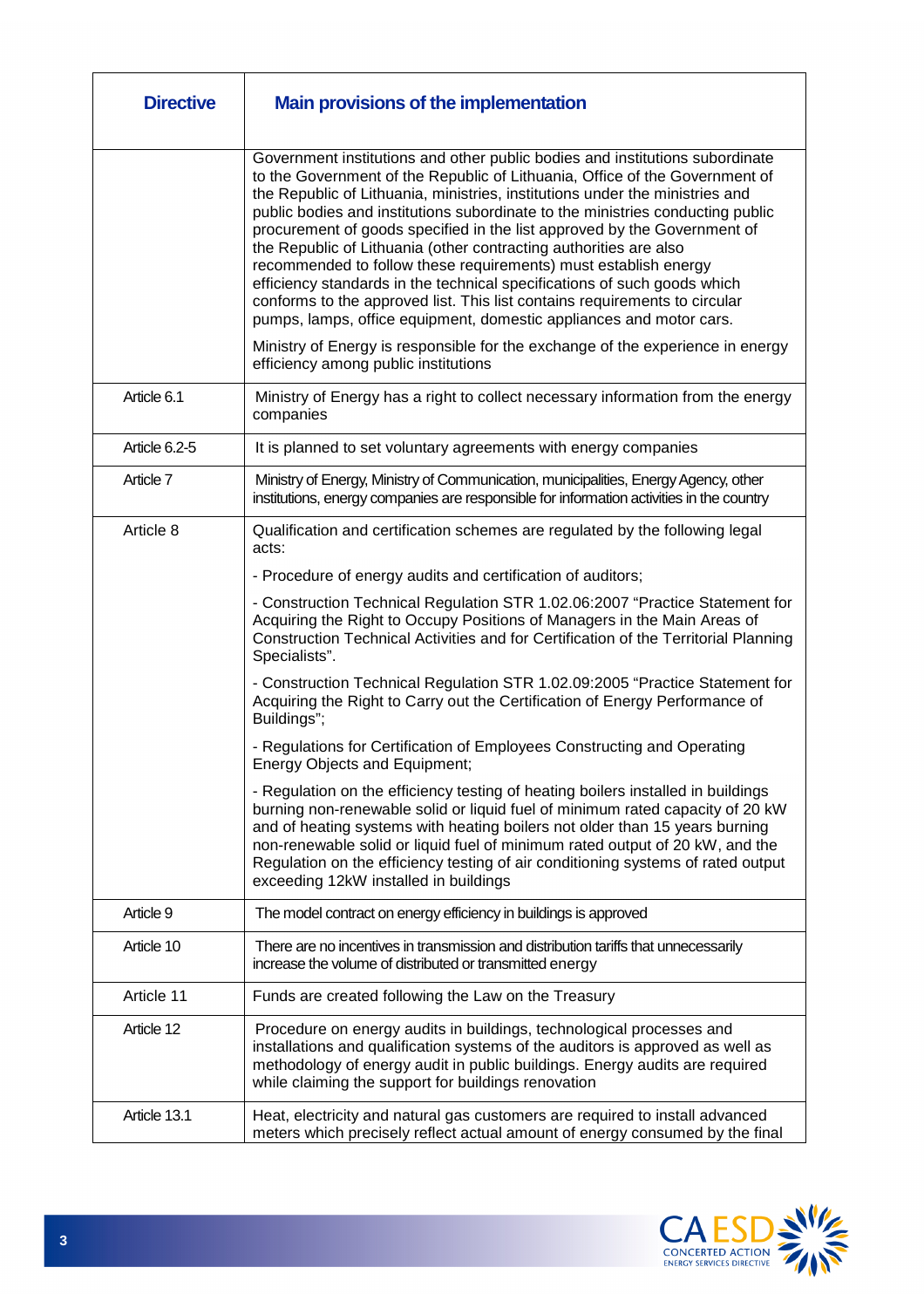| <b>Directive</b> | <b>Main provisions of the implementation</b>                                                                                                                                                                                                                                                                                                                                                                                                                                                                                                                                                                                                                                                                                                               |
|------------------|------------------------------------------------------------------------------------------------------------------------------------------------------------------------------------------------------------------------------------------------------------------------------------------------------------------------------------------------------------------------------------------------------------------------------------------------------------------------------------------------------------------------------------------------------------------------------------------------------------------------------------------------------------------------------------------------------------------------------------------------------------|
|                  | customer and record the precise time of such consumption.                                                                                                                                                                                                                                                                                                                                                                                                                                                                                                                                                                                                                                                                                                  |
|                  | Heat meters must measure and display the following parameters:                                                                                                                                                                                                                                                                                                                                                                                                                                                                                                                                                                                                                                                                                             |
|                  | 1) integrated amount of heat energy;                                                                                                                                                                                                                                                                                                                                                                                                                                                                                                                                                                                                                                                                                                                       |
|                  | 2) integrated amount of coolant (volume or mass);                                                                                                                                                                                                                                                                                                                                                                                                                                                                                                                                                                                                                                                                                                          |
|                  | $3)$ flow;                                                                                                                                                                                                                                                                                                                                                                                                                                                                                                                                                                                                                                                                                                                                                 |
|                  | 4) instantaneous heat power;                                                                                                                                                                                                                                                                                                                                                                                                                                                                                                                                                                                                                                                                                                                               |
|                  | 5) coolant temperatures and temperature differences;                                                                                                                                                                                                                                                                                                                                                                                                                                                                                                                                                                                                                                                                                                       |
|                  | 6) pressure (when heat energy supplied by steam is measured);                                                                                                                                                                                                                                                                                                                                                                                                                                                                                                                                                                                                                                                                                              |
|                  | 7) operating and idle time from the beginning of operation.                                                                                                                                                                                                                                                                                                                                                                                                                                                                                                                                                                                                                                                                                                |
|                  | Heat meters intended for heat sources and users of the first accounting group<br>(the first accounting group includes all heat customers, excluding residential<br>buildings, total effective heating capacity of which exceeds 1 MW, and<br>customers who have underground networks behind the heating unit or an open<br>heat supply system) must measure average temperatures per hour and the<br>amount of supplied and returned coolant per hour for a period of at least one<br>month or must be provided with computer interface for downloading such data.<br>The functionality must be provided for reviewing data accumulated in the heat<br>meter's indicator and reading them with the help of portable data storage<br>device or other means. |
|                  | Electricity customers, whose allowed power capacity exceeds 50 kW, are<br>provided with electricity meters recording average actual capacity of integration<br>period (hour) during at least one month period enabling the customer to review<br>data stored in the indicator of electricity meter and (or) to read them in remote<br>manner or by other means in the following cases:                                                                                                                                                                                                                                                                                                                                                                     |
|                  | connecting electric devices of new customers to electricity networks of the<br>operator;                                                                                                                                                                                                                                                                                                                                                                                                                                                                                                                                                                                                                                                                   |
|                  | replacing the existing meters by new ones, except in cases when<br>installation of such meters requires to reconstruct internal network or when<br>installation of such meters is not cost-efficient;                                                                                                                                                                                                                                                                                                                                                                                                                                                                                                                                                      |
|                  | reconstructing or carrying out major repairs of the building of total area<br>٠<br>exceeding 1,000 $m^2$ which belongs to the customer, when the price of<br>reconstruction or major repairs of exterior building envelopes and engineering<br>systems (heating, ventilation, air conditioning, hot water and lighting) exceeds<br>25% of residual value of the building, excluding value of the land plot occupied<br>by the building or in cases when more than 25% area of exterior building<br>envelopes is reconstructed by warming them up. This item applies in those<br>cases when the customer provides the operator with documents supporting the<br>aforementioned circumstances.                                                               |
|                  | Users of natural gas, who at the place of supply of gas annually consume more<br>than 100,000 $m3$ of gas are provided with gas measuring devices of gas<br>accounting systems which record average actual output of integrated period<br>(hour) for at least one-month period and enable the customer to review data<br>accumulated in the metering device's indicator and read them using remote<br>reading devices or other means in the following cases:                                                                                                                                                                                                                                                                                               |
|                  | when connecting gas systems of new customers;                                                                                                                                                                                                                                                                                                                                                                                                                                                                                                                                                                                                                                                                                                              |
|                  | when replacing the existing installed gas accounting system devices used<br>for measuring gas quantity when they become warn-out, except in cases when                                                                                                                                                                                                                                                                                                                                                                                                                                                                                                                                                                                                     |